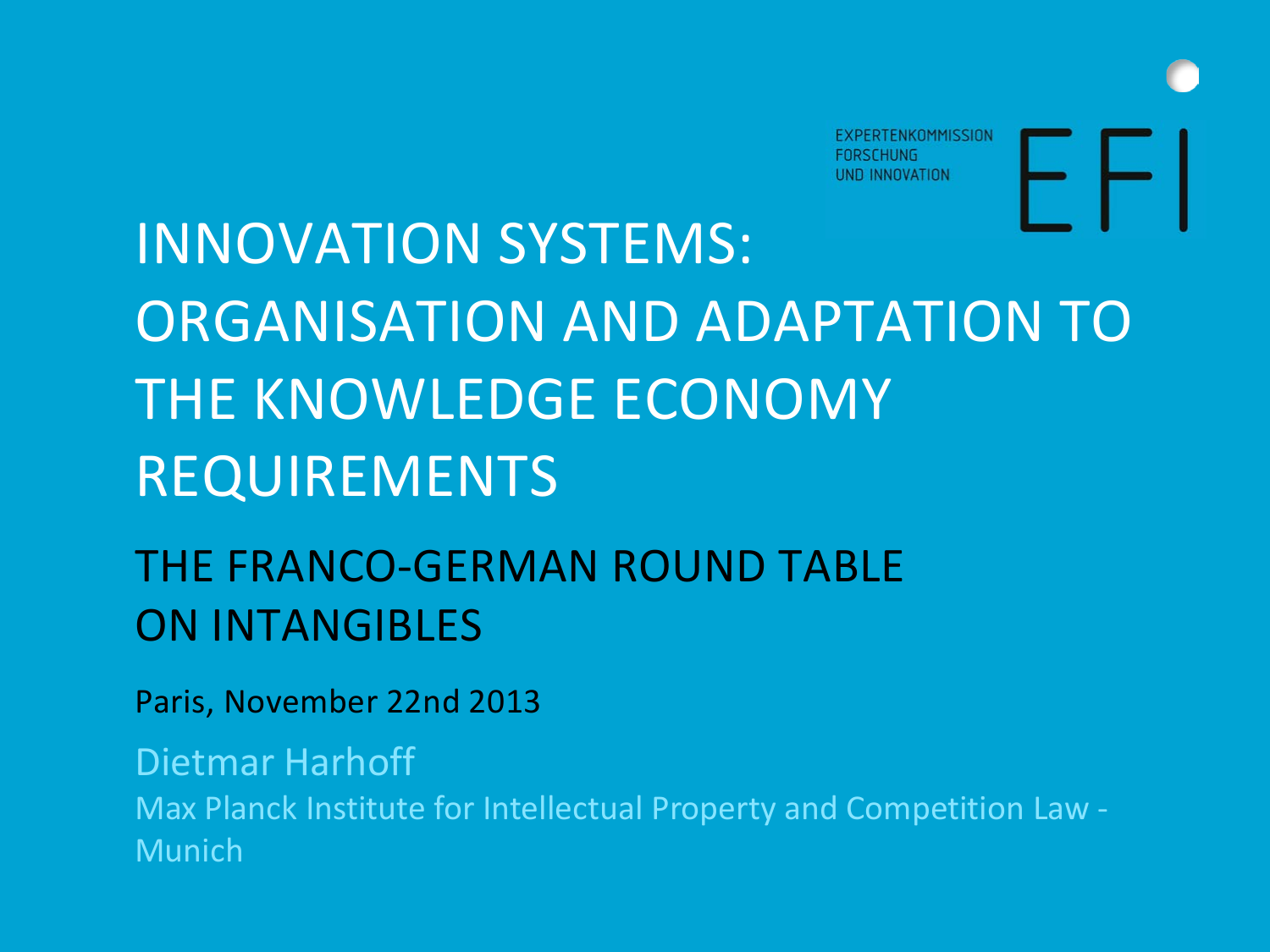

# THE FRANCO-GERMAN ROUND TABLE ON INTANGIBLES

Paris, November 22nd 2013

Dietmar Harhoff Max Planck Institute for Innovation and Competition – **Munich**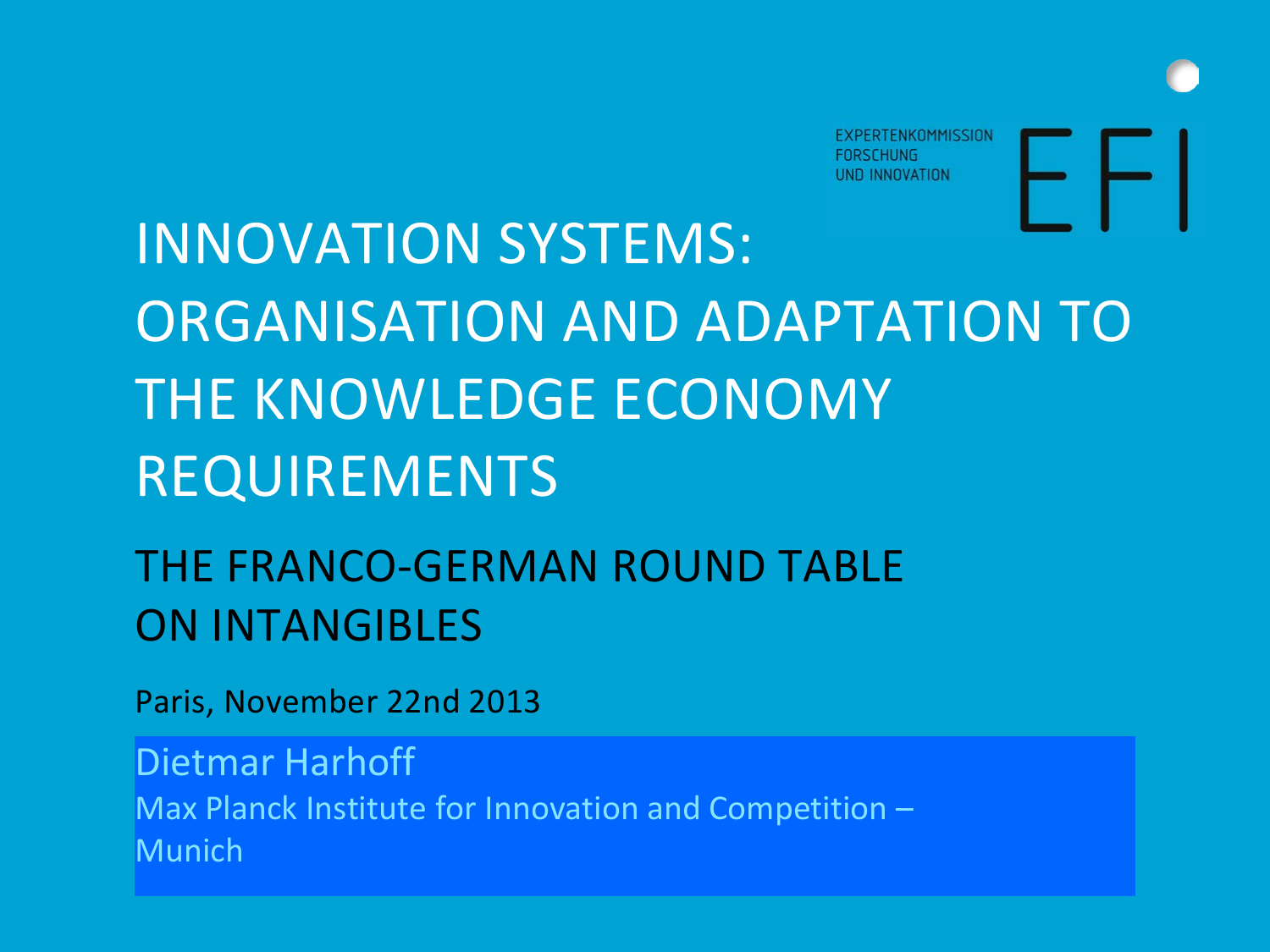### AGENDA

- Overall Challenges and Strategy
- Excellence in Public Research
- Technology and Knowledge Transfer
- Business Innovation
- Innovative Entrepreneurship
- Governance
- Conclusions and Priorities for 2020

F 3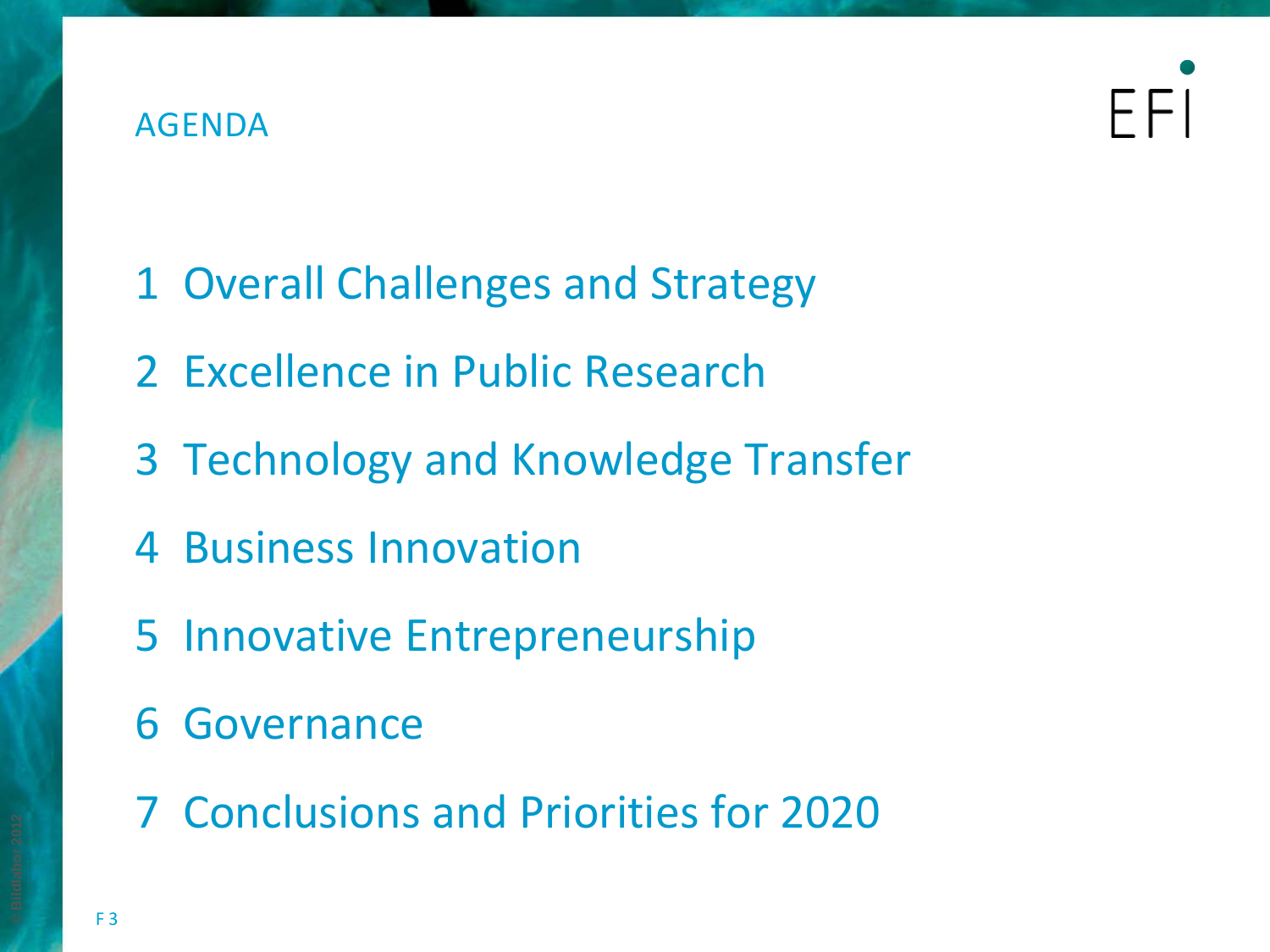From "sick man of the euro" …

#### **1999**

The Economist World politics Business & finance Economics Science & technology Cultur

# The sick man of the euro

#### The biggest economy in the euro area, Germany's, is in a bad way. And its ills are a main cause of the euro's own weakness

Jun 3rd 1999 | FRANKFURT | From the print edition



THE social-market economy devised in Germany after the second world war, with its careful blend of market capitalism, strong labour protection and a generous welfare state, served the country well for several decades. But it is now coming under pressure as never before. As economic growth stalls yet again, the country is being branded the sick man (or even the Japan) of Europe. This is inevitably casting a cloud over Europe's single currency, the euro, for Germany accounts for a full third of the euro countries' output. When Germany sneezes, its neighbours feel a chill—and nervous markets are likely to sell the euro. Thus the biggest economic problem for Europe today is how to revive the German economy.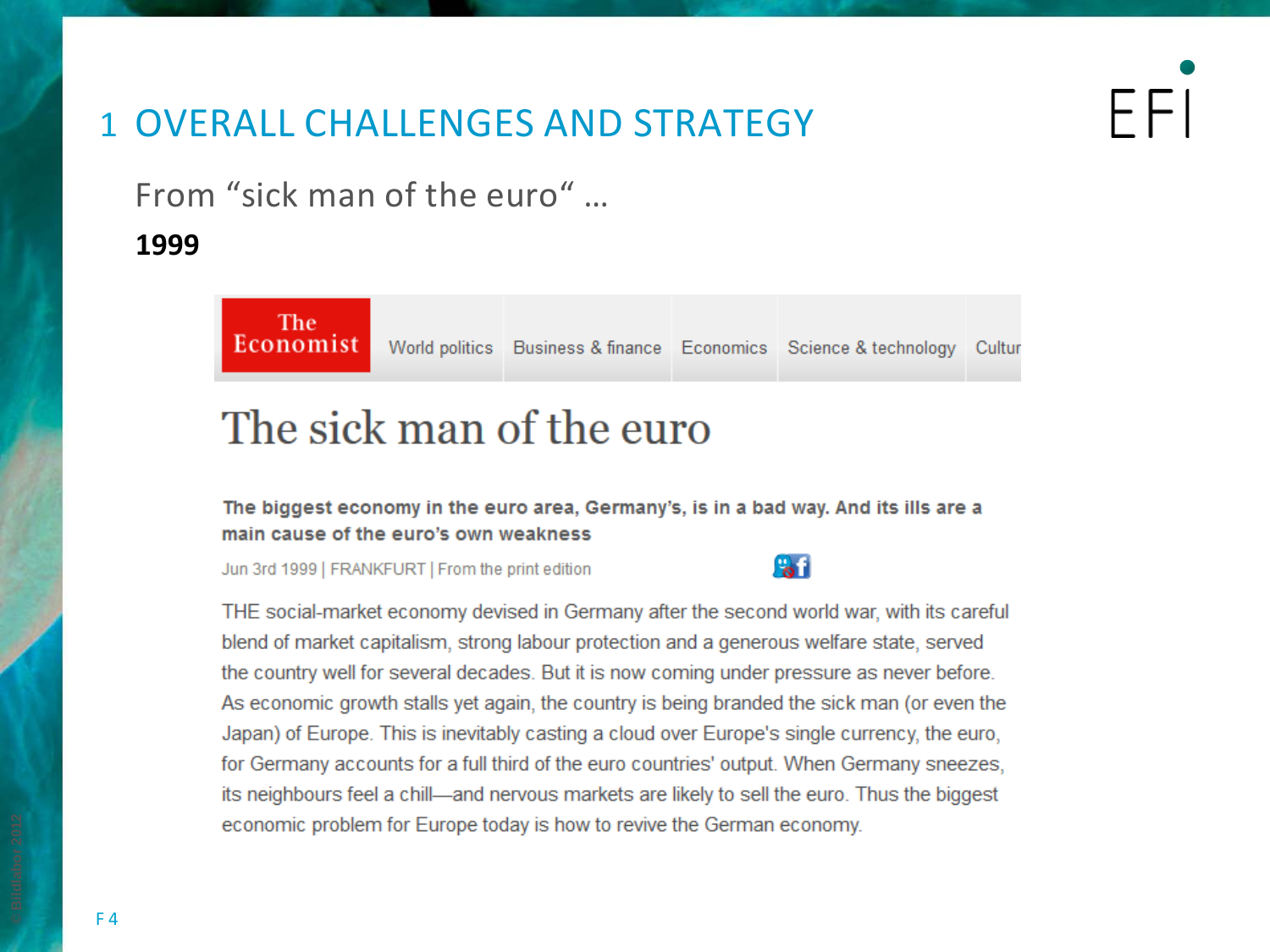EFI

… to "reluctant hegemon"?

**2013**



IN JUNE 1963 John Kennedy brought hope to a divided city at the frontline of the cold war with the words "Ich bin ein Berliner". When Barack Obama visits Berlin next week, half a century later, he will find it a very different place. United, strong and rich, Germany is Europe's hegemonic power.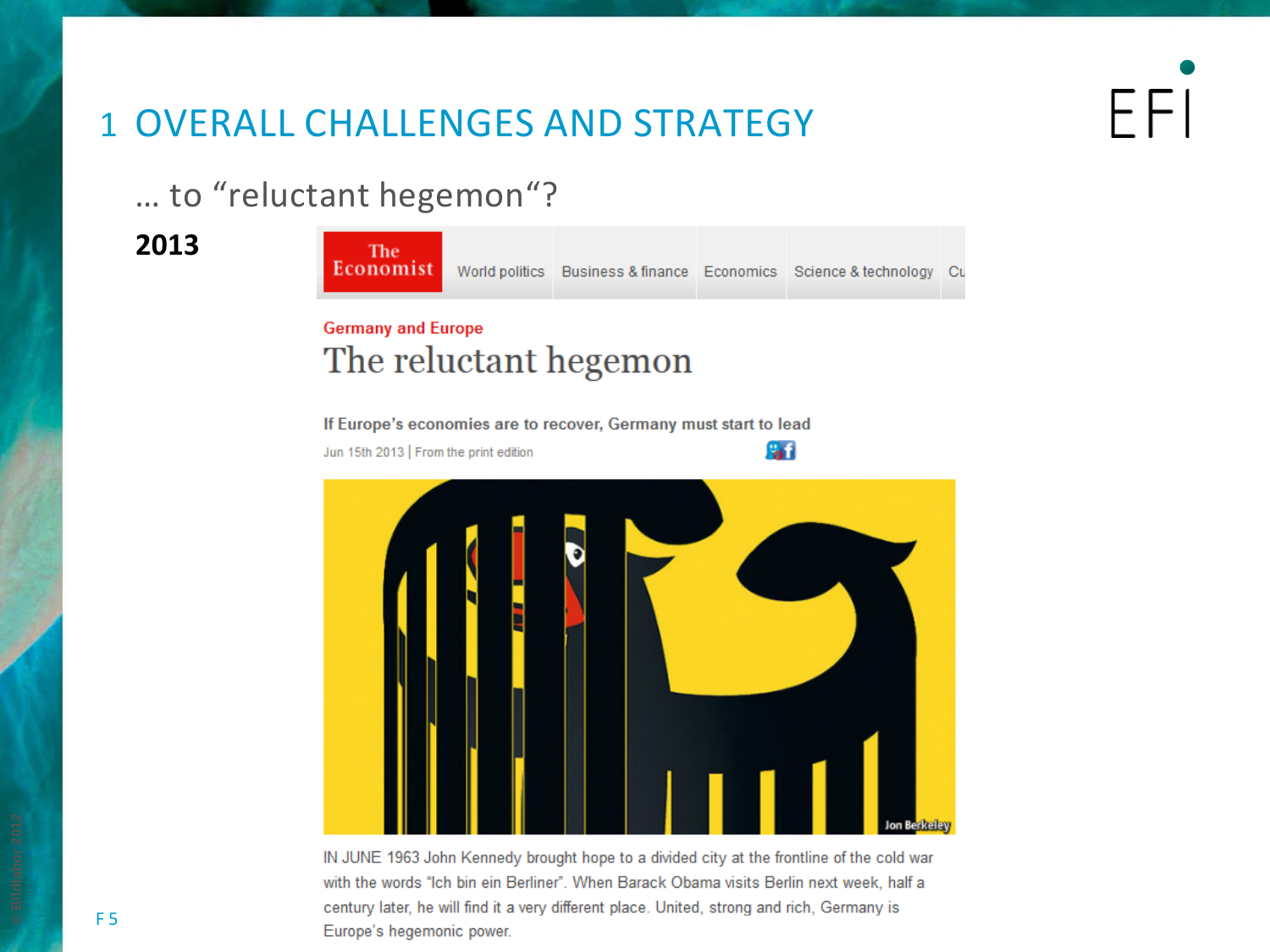

Germany has increased its R&D intensity and is likely to reach the 3% target in 2013 or 2014.

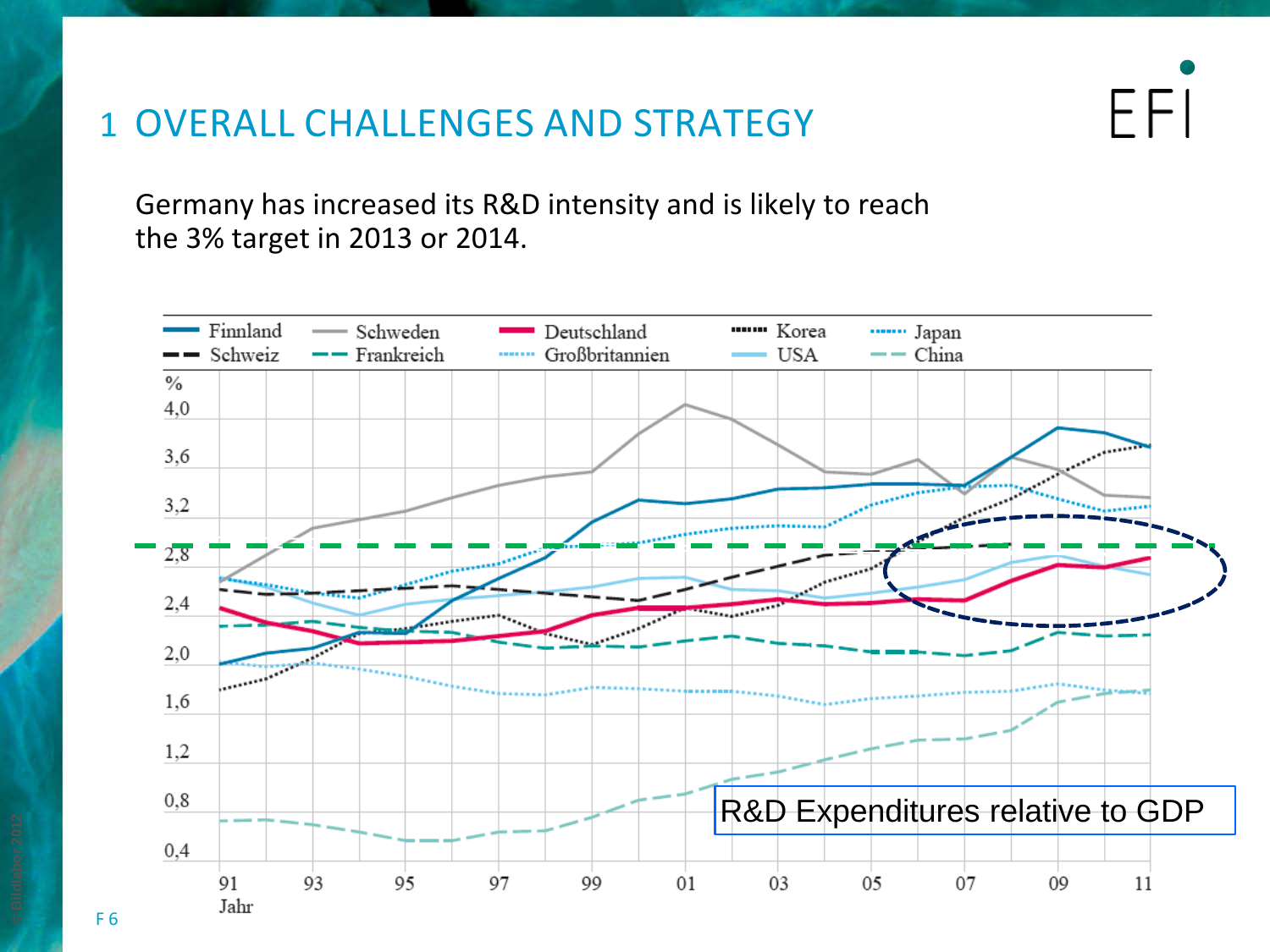

### $\rightarrow$  ... but investment in entrepreneurial innovation is still lagging behind

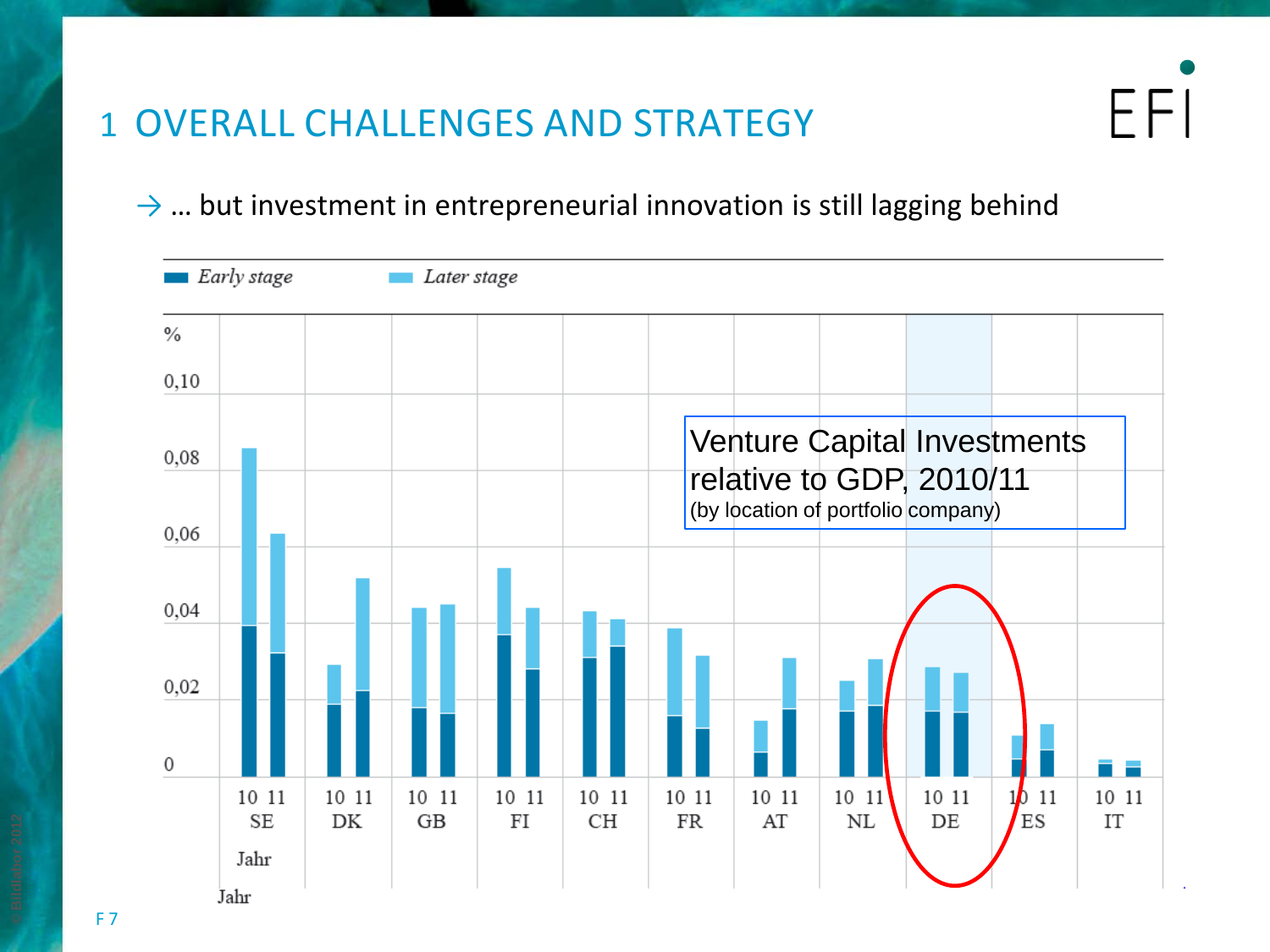# 2 EXCELLENCE IN PUBLIC RESEARCH

… real progress achieved, but now to be continued in a systematic manner – fiscal pressures ahead

#### **Background and Status Quo**

- demise of German universities and research institutions in the Nazi and post-WWII era
- dismantling of academic structures and meritocratic spirit in the 1968 student revolt
- Supreme Court: "illegitimate quality competition"
- spots of excellence in nonuniversity research institutions and some universities
- " brain drain"
- 2006: Federalism Reform culmination of financial problems at universities

- reversal of policies in 2005: "Exzellenzinitiative" with strong competitive elements, selection of "Eliteuniversitäten"
- some success in raising visibility of leading institutions
- 5% annual funding increases for non-university institutions  $($ "Pakte")
- current measures to run out in 2015/16/17
- fiscal problems for Länder clearly visible (Schuldenbremse)
- changes to Art. 91b GG proposed
- follow-up on "Exzellenzinitiative" unclear
- discussions on breadth vs. focus of support for university research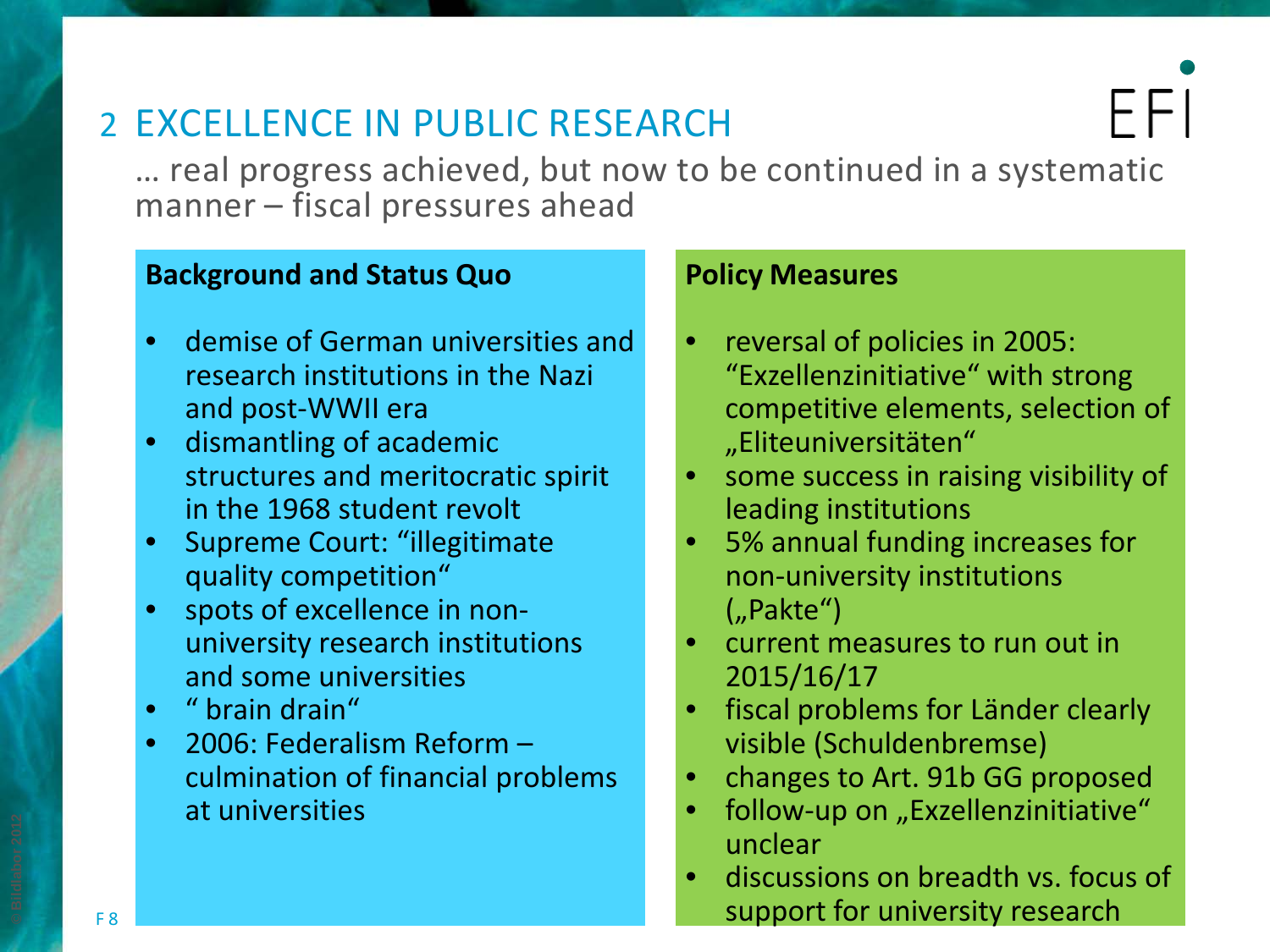# 3 TECHNOLOGY AND KNOWLEDGE TRANSFER

… in parts excellent (engineering, Fraunhofer) – in parts much to be improved … cultural issues

#### **Background and Status Quo**

- transfer in classical engineering fields and chemistry excellent, with little friction.
- Fraunhofer Institutes as an acknowledged partner for large firms and (some) SMEs
- $2002 a.k.o.$  Bayh-Dole Act with mixed outcomes to date
- Patent management at universities initially elegated to state-level patent monetisation agencies
- at large universities increasingly internalized
- "transfer culture" not yet established - backlash

F 9

• discussions on the role of humanities and social sciences

- "Forschungsprämie" set up to incentivize collaboration between universities and industry- FAILED
- "Forschungscampus" long-term strategic collaborations between industry and academia, collocation – strong demand
- "Validierungsforschung" support for feasibility studies and prototyping to foster investmentreadiness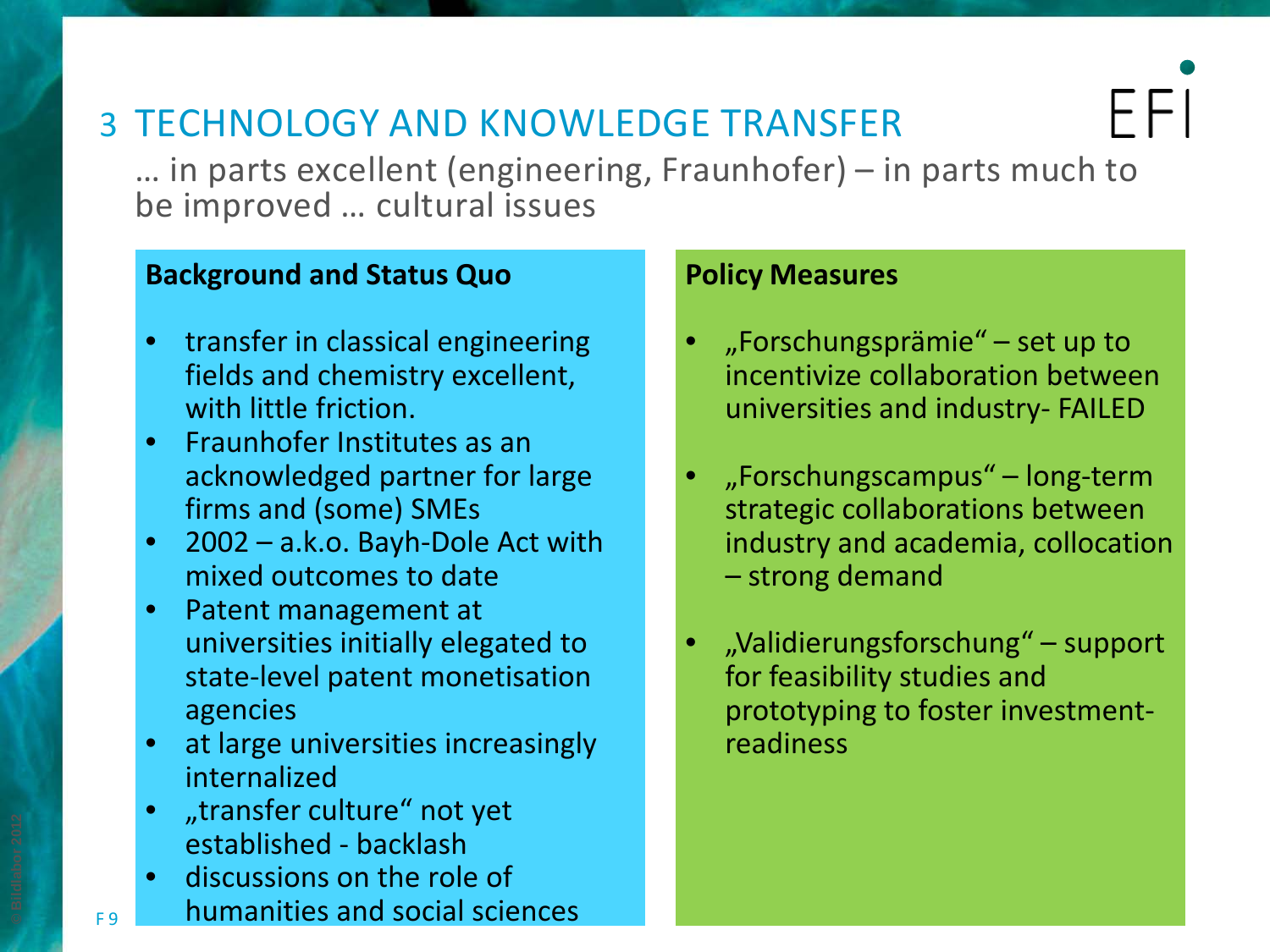# 4 BUSINESS INNOVATION

… strong positions in automotive, chemicals, engineering … weak performance in ICT, pharma and life sciences

#### **Background and Status Quo**

- R&D/GDP declined in the late 1980s and was in a slump after reunification, moderate increases starting in mid 1990s
- labor market reforms under Schröder – the "sick man of the euro" recuperates
- increase in R&D/GDP by 0.4% from 2007 to 2011
- fueled by strong demand for German investment and consumer goods in BRIC countries
- high share of output in manufacturing , by now with strong service components
- role of vocational training
- failure to build a position in "new technologies"

- Shift to mission-oriented R&I policies
- HighTech Strategy (see governance)
- increasing confidence during the 2008/09 crisis – hubris?
- catch-up needs turned into technology programs (electric vehicles)
- low share of industry R&D financed by government
- R&D tax credit agreed upon (in 2009 coalition contract), but not enacted
- "Industrie 4.0"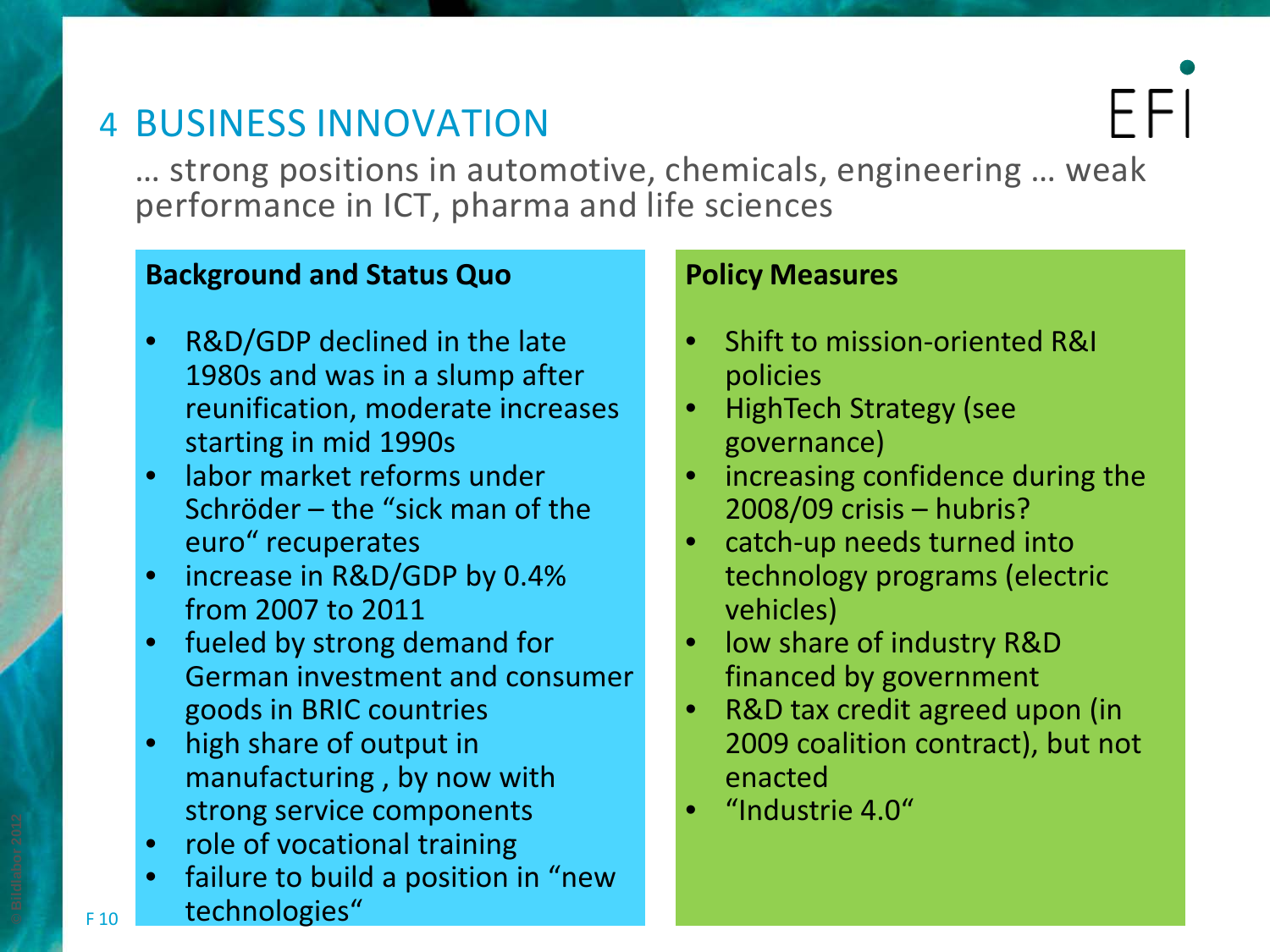# Ηt

# 5 INNOVATIVE ENTREPRENEURSHIP

… the Achilles heel of the German Innovation System

### **Background and Status Quo**

- post-WWII entrepreneurship boom, and a declining appetite for it thereafter
- low entrepreneurial activity shown in almost all comparative studies
- paucity of capital, experienced founders, exit channels
- few globally successful startups (the SAP problem)
- some improvements in the late 1990s, undone by the dot-com crash
- long-term policy initiatives started after 2005 in response (Gründerland Deutschland)

- EXIST bundle of policies in support of entrepreneurship at research institutions
- founder stipends, technology validation grants, support for entrepreneurship centers
- improvements clearly visible in culture
- framework conditions for VC and business angels continues to be non-competitive
- several measures pending after (non-productive) EU intervention
- without/despite political support: the Berlin miracle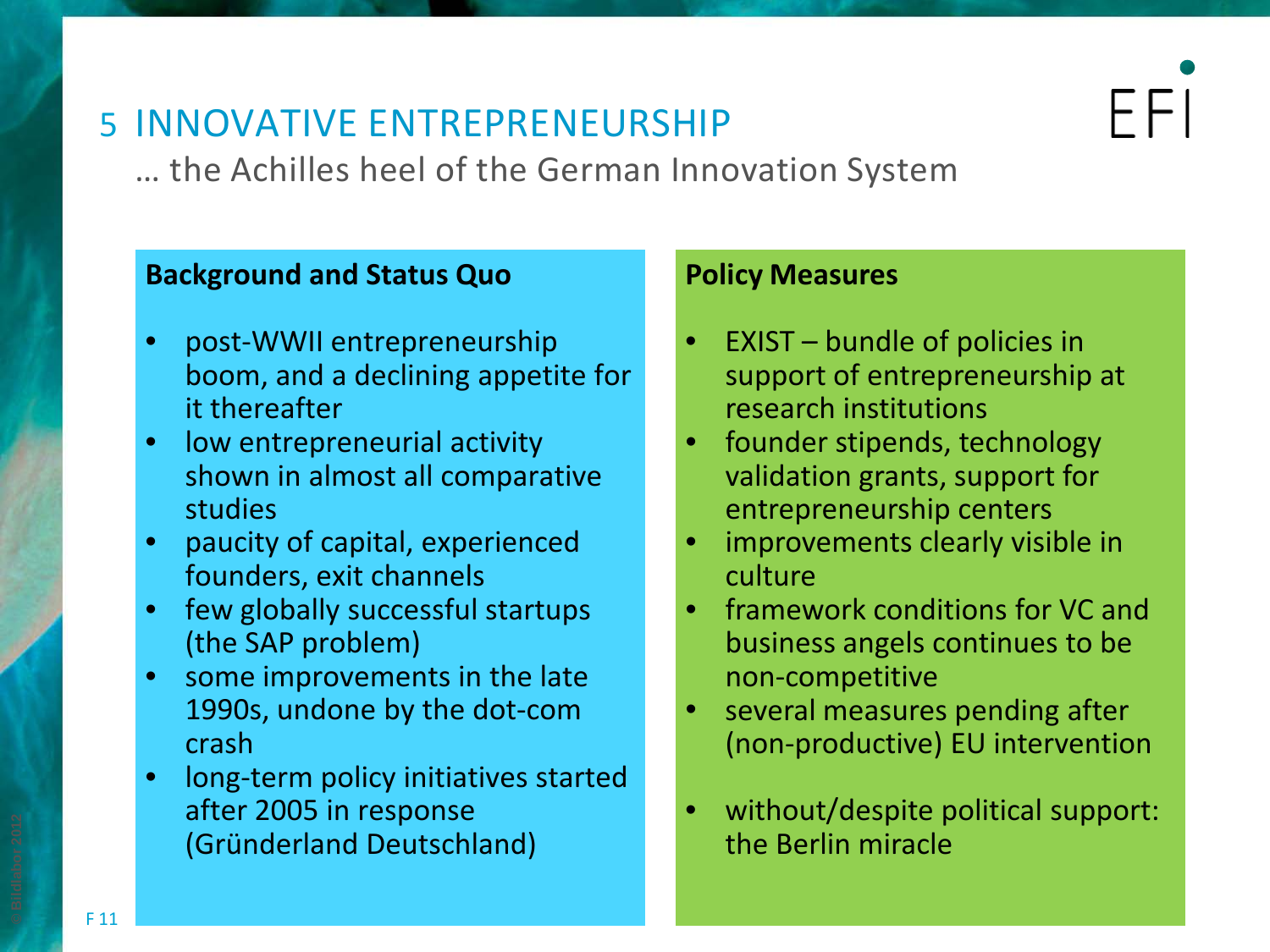# 6 GOVERNANCE

… lately more trust in coordination, but incumbents still dominate the agenda

#### **Background and Status Quo**

- post-WWII origins of R&I policy: nuclear energy
- power struggles over shape of policies and ministries: research, technology, education
- largely oriented towards correction of market failures
- evolution of a differentiated subsidy system
- stable relationships between public and private funding of R&D  $(1:2)$
- experience of R&I policy-makers shaped by failures and successes
- strong dislike of interventionist "industrial policy"

- HighTech Strategie 2020
- definition of societal demands in five areas: climate & energy, health & nutrition, mobility, security, communication
- selected forward-looking projects, e.g. secure identities or CO2 neutral, energy-efficient and climate-adapted cities
- creation of new bodies for coordination: "Forschungsunion" with all major actors of the innovation system being aboard
- perpetuation of interests?
- strong top-level interest in innovation (the physicist)
- new advisory bodies (EFI)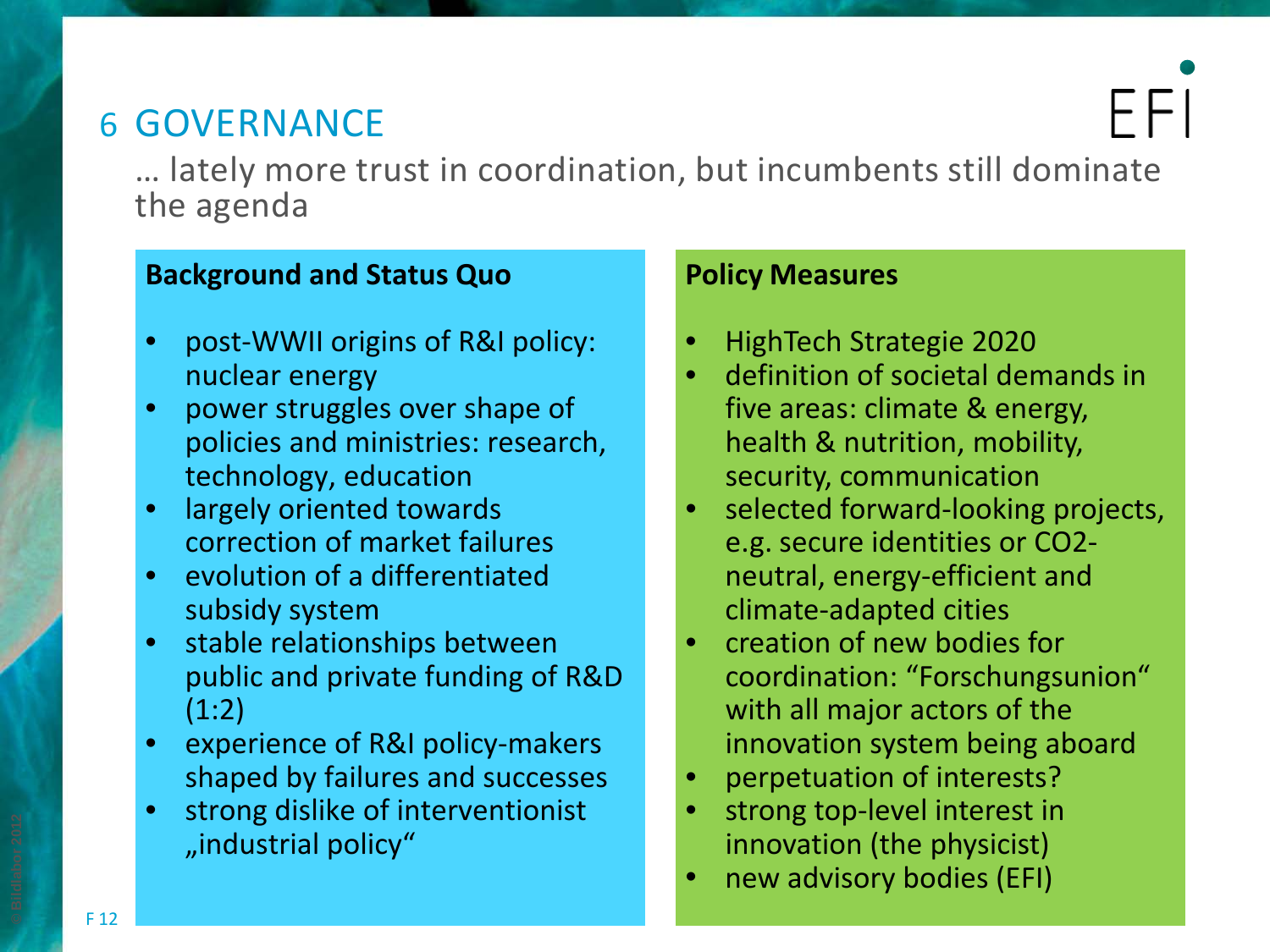# ┡┝

# $\rightarrow$ Many examples of successful government action

- − Mission-orientation of research and innovation policies
- − Coordination among major players in the innovation system
- − Vastly improved public funding of R&I
- − Quality competition among universities
- New initiatives for public-private partnerships
- − Strategic programmes in important industrial areas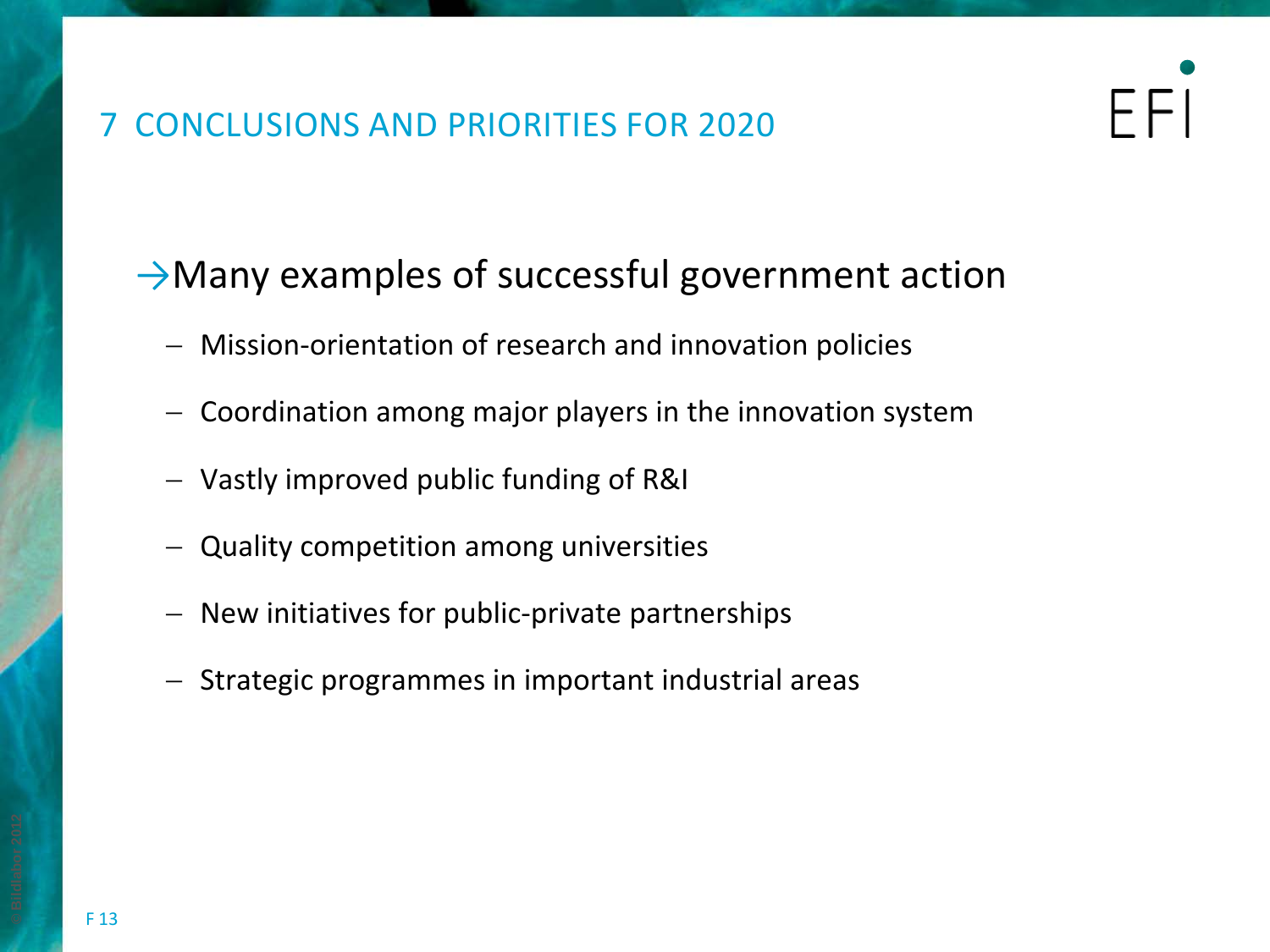# FFI

# $\rightarrow$ Little success (so far) in other areas

- − Introduction of R&D tax credits delayed or derailed
- − Conditions for entrepreneurship and venture capital lagging behind
- − Continuing weaknesses in ICT and life sciences
- − Educational system still not excellent
- − Problems with Federalism
- − Too much Germany, too little Europe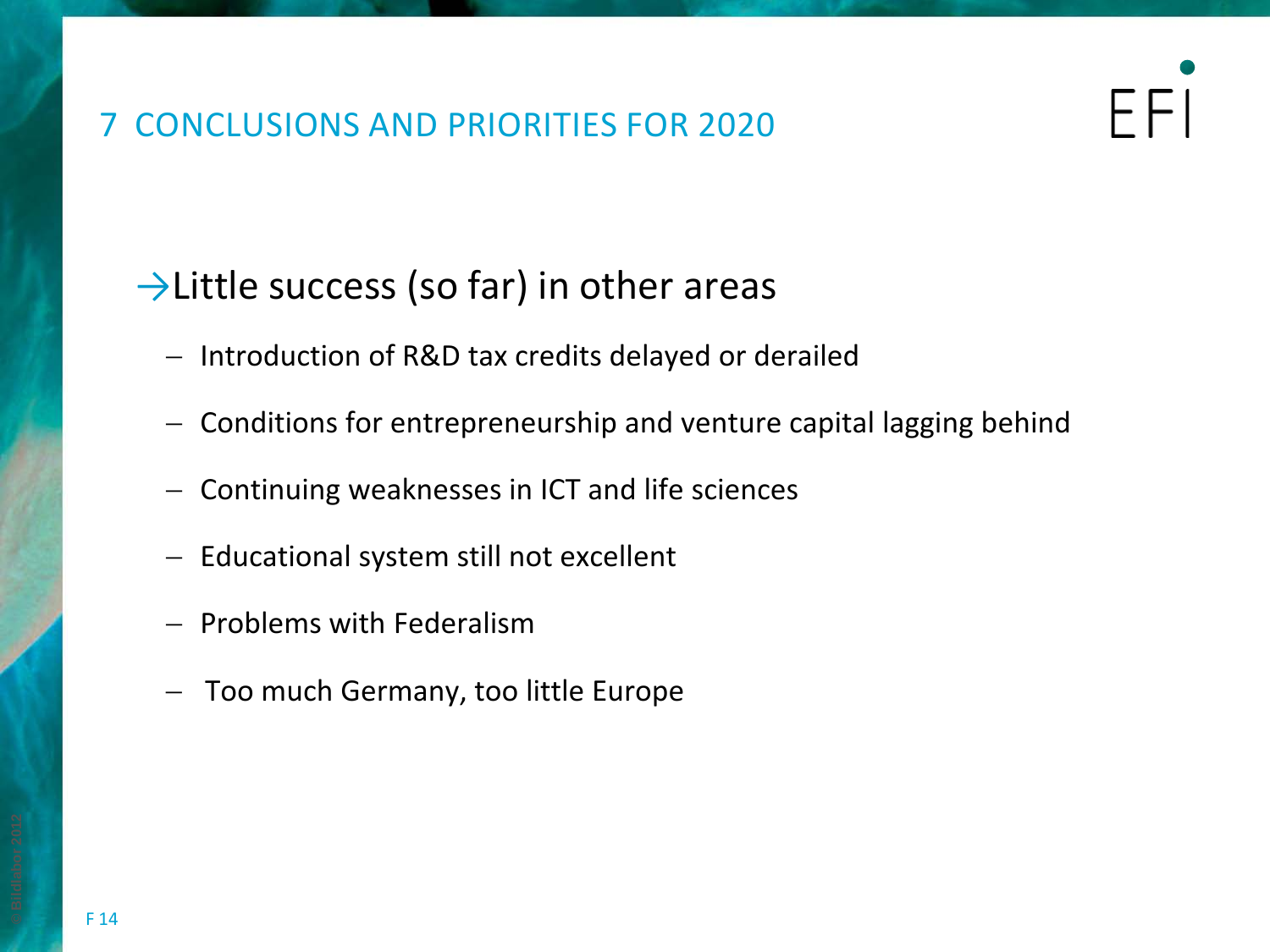

- $\rightarrow$  Set ambitious targets for R&D and education budgets for 2020 3.5% of GDP for R&D
- $\rightarrow$  Rethink federalism again allow federal government to contribute to institutional financing of universities and schools
- $\rightarrow$  Create a level playing field for non-university research organizations harmonize financing contributions of Bund and Länder
- $\rightarrow$  Create more flexibility for universities (Wissenschaftsfreiheitsgesetz)
- $\rightarrow$  Develop new concepts for financing of excellent universities and PROs current frameworks expire in 2017/2020
- $\rightarrow$  Introduce R&D tax credits to support research in industry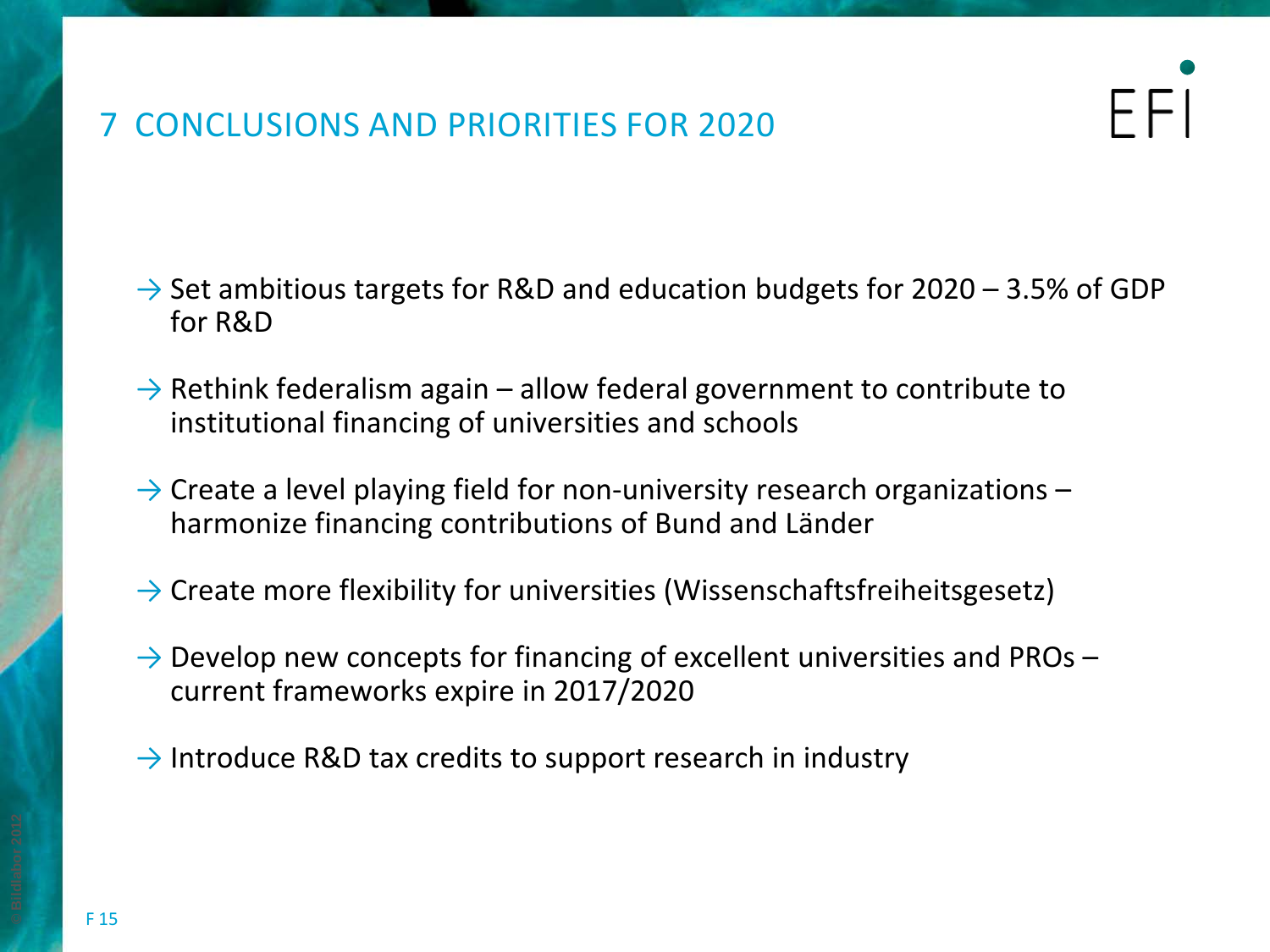┡┝╢

- $\rightarrow$  Improve boundary conditions for venture capital and entrepreneurship
- $\rightarrow$  Continue work on European intellectual property systems
- $\rightarrow$  Continue and refine the German Hightech Strategy 2020
- $\rightarrow$  Improve coordination of climate, energy and innovation policies
- $\rightarrow$  Systematically evaluate all R&I policy instruments
- $\rightarrow$  Faciliate immigration of highly-qualified foreigners
- $\rightarrow$  Better utilize the potential of women in science, innovation, and industry
- $\rightarrow$  Improve EU innovation policies to tackle the productivity gap among European countries